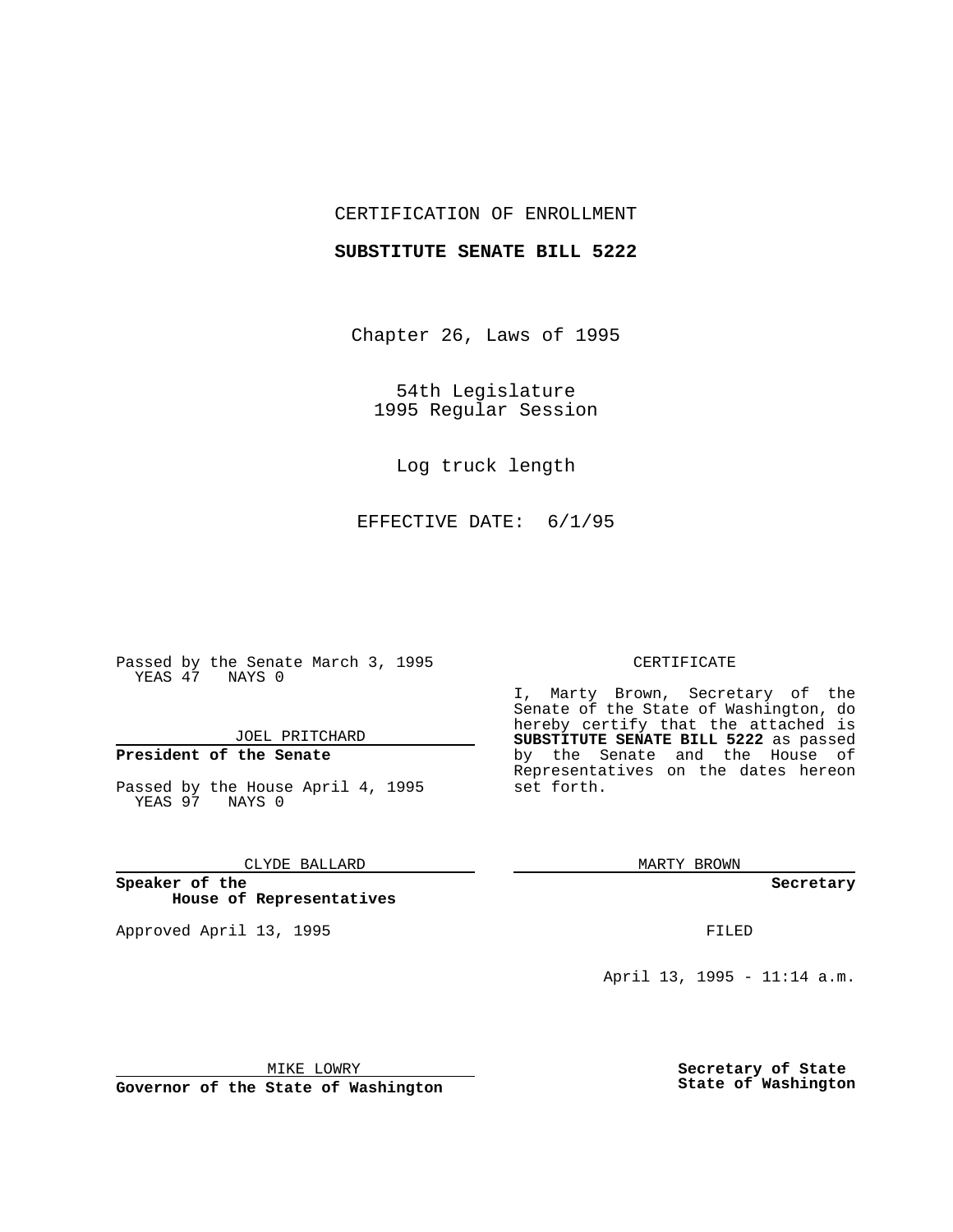## **SUBSTITUTE SENATE BILL 5222** \_\_\_\_\_\_\_\_\_\_\_\_\_\_\_\_\_\_\_\_\_\_\_\_\_\_\_\_\_\_\_\_\_\_\_\_\_\_\_\_\_\_\_\_\_\_\_

\_\_\_\_\_\_\_\_\_\_\_\_\_\_\_\_\_\_\_\_\_\_\_\_\_\_\_\_\_\_\_\_\_\_\_\_\_\_\_\_\_\_\_\_\_\_\_

Passed Legislature - 1995 Regular Session

### **State of Washington 54th Legislature 1995 Regular Session**

**By** Senate Committee on Transportation (originally sponsored by Senators Owen, Haugen, Prince, Morton and Winsley)

Read first time 02/02/95.

1 AN ACT Relating to log trucks and pole trailers; amending RCW 2 46.44.030; providing an effective date; and declaring an emergency.

3 BE IT ENACTED BY THE LEGISLATURE OF THE STATE OF WASHINGTON:

4 **Sec. 1.** RCW 46.44.030 and 1994 c 59 s 2 are each amended to read 5 as follows:

 It is unlawful for any person to operate upon the public highways of this state any vehicle having an overall length, with or without load, in excess of forty feet. This restriction does not apply to (1) a municipal transit vehicle, (2) auto stage, private carrier bus or school bus with an overall length not to exceed forty-six feet, or (3) an articulated auto stage with an overall length not to exceed sixty-one feet.

13 ((It is unlawful for any person to operate on the highways of this 14 state any combination of vehicles that contains a vehicle in excess of 15 forty-eight feet, with or without load.))

 It is unlawful for any person to operate upon the public highways of this state any combination consisting of a tractor and semitrailer that has a semitrailer length in excess of fifty-three feet or a combination consisting of a tractor and two trailers in which the